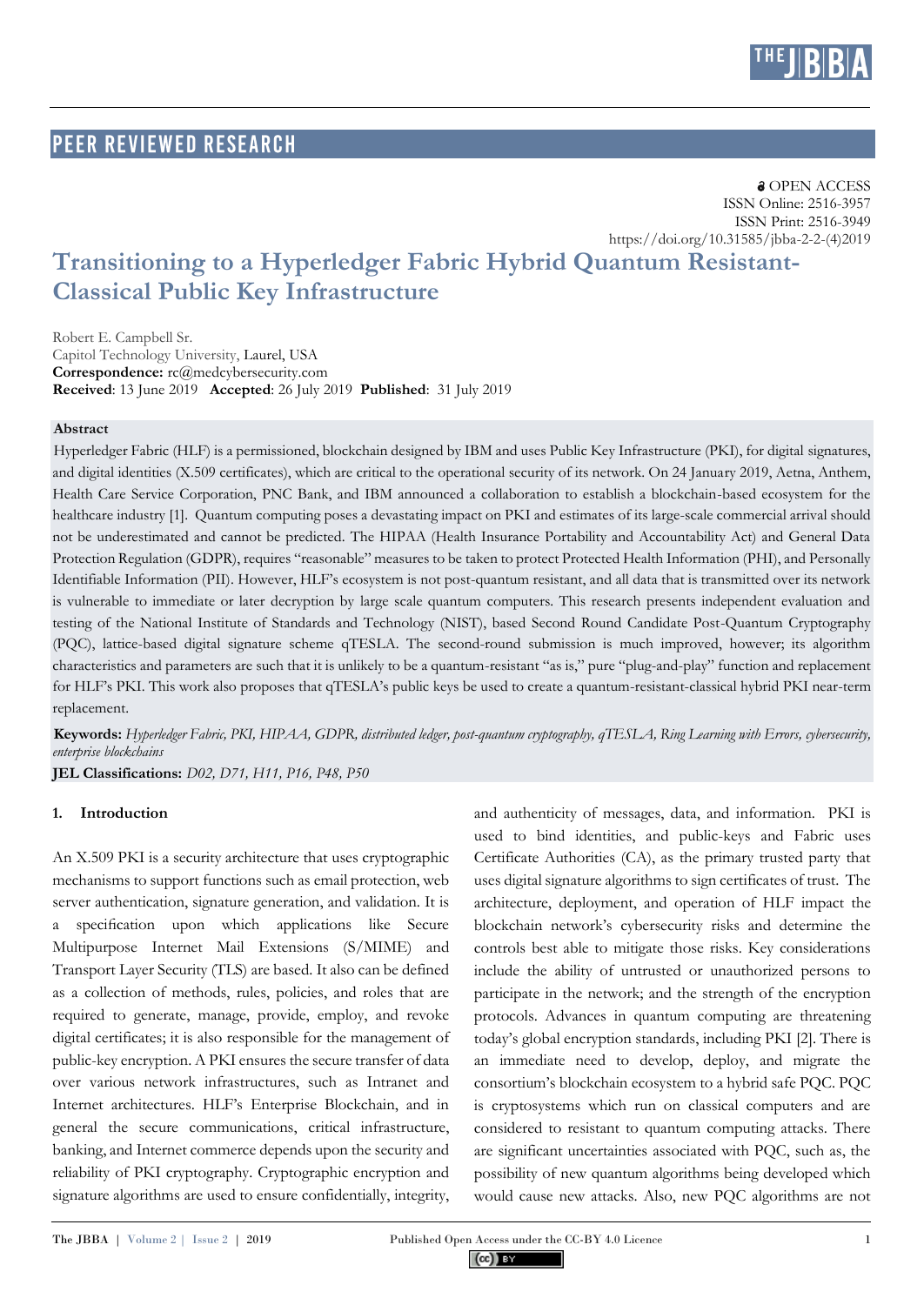

thoroughly tested and analyzed. It takes years to understand their security in a classical computing environment. This work evaluates HLF's blockchain post-quantum computing vulnerabilities and threats given global regulatory requirements and provides valuable second-round qTESLA independent testing and evaluation data and aids in the NIST Post-Quantum Cryptography Standardization Process [3]. Further, the author encourages additional independent testing, verification, and validation of qTESLA as one of the most practical hybrid quantum-resistant PKI systems.

#### **2. Implications in this Work**

Without plans for quantum-resistant cryptography and security, all data and information, including encrypted, that is transmitted today, and tomorrow is vulnerable. This would violate all known regulatory requirements for data privacy and security. HIPAA enacted in 1996 and is United States legislation that provides security and data protection for medical information [4]. GDPR requires in the case of a personal data breach notification not later than 72 hours after having become aware of it [5]. Both GDPR and HIPAA levies hefty fines and penalties due to non-compliance. GDPR non-compliance with various provisions of the GDPR shall be fined according to the gravest infringement, which can be Up to €20 million, or 4% of the worldwide annual revenue of the prior financial year, whichever is higher [6]. HIPAA violations of penalties and fines for noncompliance are also based on the level of perceived negligence. These fines can range from \$100 to \$50,000 per violation (or per record), with a maximum penalty of \$1.5 million per year for each violation [7]. It takes years of study and analysis of quantum-resistant cryptography algorithms before governments and industry can trust their security. Given the nature and the far-reaching implications of the legal and financial obligations of both these laws, it is essential to have plans and strategies to address and mitigate vulnerabilities and threats that may lead to data breaches and non-compliance. Permissioned blockchains are not immune to cyber-attacks, and further exploration of the quantum-resistant cryptography is a necessity, and, a consensus between industry and regulators regarding the appropriate cybersecurity standards to apply to blockchain solutions in the healthcare, financial and GDPR covered services industry. An honest discussion and principles approach to cybersecurity regulation all in mitigating cybersecurity risk in permissioned blockchains while allowing the technology to continue to evolve through innovation.

Failure to comply with HIPAA, GDRP, and other regulating authorities can result in stiff penalties. Fines will increase with the volume of data or the number of records exposed or breached, and the amount of neglect. The lowest fines begin with a breach when the rules are not known, and by exercising reasonable diligence, would not have known the provisions were violated. At the other end of the spectrum are fines levied where a breach is due to negligence and not corrected appropriately.

We need a coordinated strategy and approach with specific recommendations and policies for academia, policymakers, and industry participants regarding and promoting the development of secure blockchain technologies and applications through viable cybersecurity standards. The enterprise blockchain cybersecurity risks must be understood, and risk management plans along with policies for HLF and enterprise blockchain, in general, must have policies that are by regulating authorities.

#### **3. Significance of the Findings**

IBM simultaneously is a leading developer of enterprise-grade blockchains and quantum computers. In 2018, Harriet Green, chairman, and CEO of IBM Asia Pacific, stated: "IBM sees quantum computing going mainstream within five years" [8]. Currently, there is not a specific strategy to mitigate the threat of quantum computers, and as such, all known data security and privacy laws will be violated. There are significant regulatory responsibilities of its participants that own, create, modify, store, or transmit regulated data and information. Enterprisegrade blockchains must enact holistic approaches to cybersecurity across applications, infrastructure, and processes. Cybersecurity must defend against attacks, but also maintain control of data content. This research illuminates the need for new policies to be developed for those entities whose data is regulated. To the author's knowledge, no cybersecurity policy addresses regulated data on enterprise blockchains. A cybersecurity policy outlines the assets that need protection and the threats to those assets and the rules and controls for protecting them. The policy should inform all approved users of their responsibilities to protect information about those assets. Policy management, reporting, and administration will be essential for organisations inputting their data on blockchains. Participants will need to be able to report enterprise-wide on everything users have done with regulated content to satisfy compliance requirements.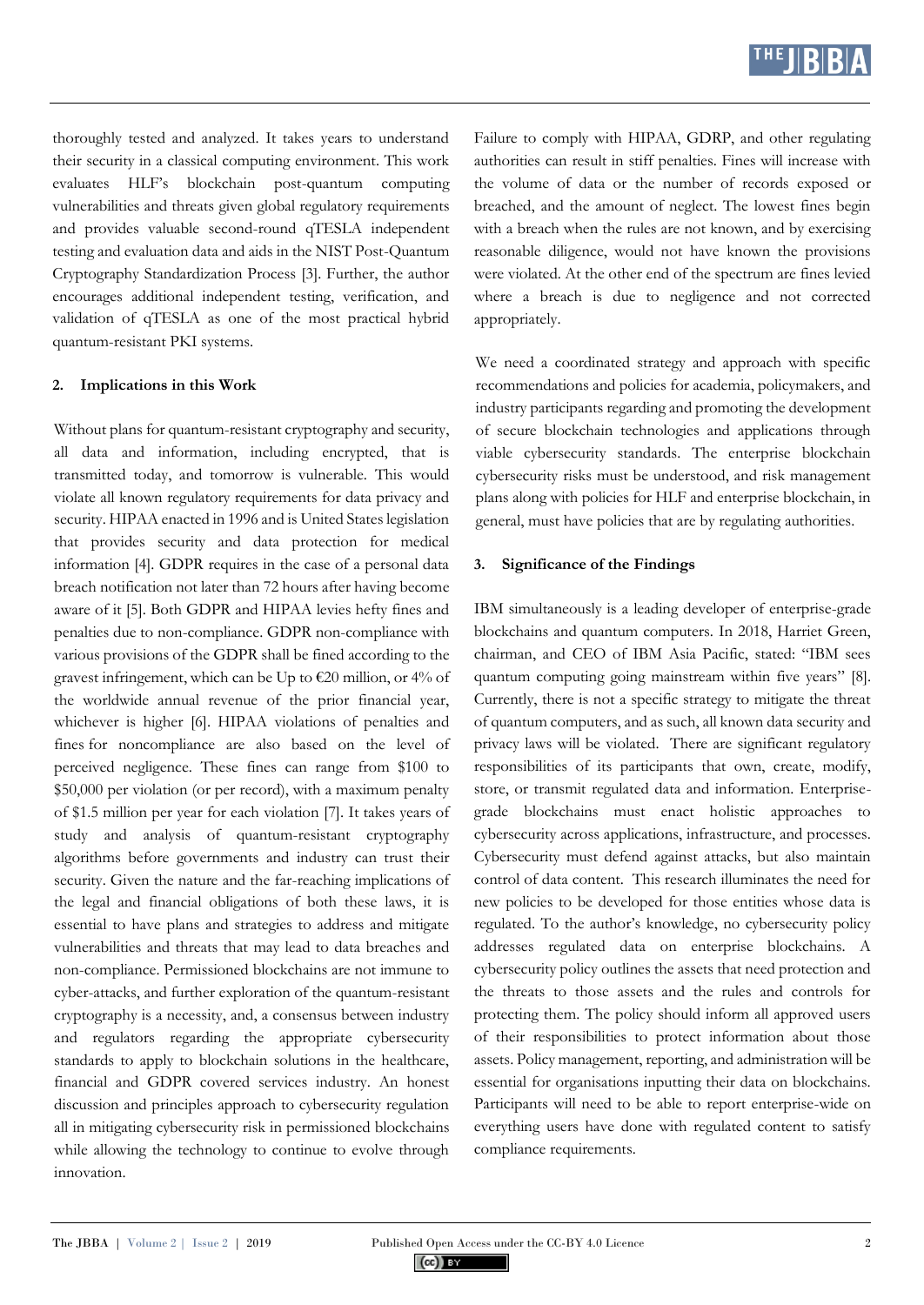

HLF's PKI system of trust is broken with the arrival of largescale quantum computing, and all PII and PHI are at risk with no known plans to mitigate. HIPAA, GDPR, FINRA, and all known data and privacy laws that will be violated. The author has independently tested, verified, and validated qTESLA's much improved Second Round Submission to NIST Post-Quantum Cryptography Standardization Process and has proposed a hybrid quantum-resistant PKI system for replacement in HLF. The test result yields smaller key sizes; however; given today's standards and applications in use only qTESLA's public key is recommended for use in a hybrid PKI solution. qTESLA's public-key is an adequate replacement for the current ECDSA public-key. In HLF's PKI, it is the public key that is used most often and qTESLA's second submission offers an acceptable size that could reinforce a mix of the most practical quantum-resistant digital signature scheme with current ECDSA algorithms.

Given what is at risk for the blockchain implementors and its users, reasonable measures must be taken to mitigate the threat of data privacy and security. To safeguard data on a blockchain platform, the participants must be able to control who has access to their data and under what circumstances. Blockchain networks must be able to provide reasonable measures and safeguards that adhere to privacy regulations such as HIPAA, FINRA, and GDPR.

#### **4. HLF and PKI and Membership Services Technology**

IBM offers Cryptographic PKI Services that allow users to establish a PKI infrastructure and serve as a certificate authority for internal and external users, issuing and administering digital certificates. It supports the delivery of certificates through the Secure Sockets Layer (SSL) for use with applications that are accessed from a web browser or web server. It includes delivery of certificates that support the Internet Protocol Security standard (IPSEC) for use with VPN applications and delivery of certificates that support Secure Multipurpose Internet Mail Extensions (S/MIME), for use with email applications. All these functions are essential but critically vulnerable.

Fabric is a private, blockchain technology that uses smart contracts, and participants or members manage its transactions. The members of the network enroll through a "trusted" Membership Service Provider (MSP) [9]. The blockchain is advertised as an implementation of distributed ledger technology (DLT) that delivers enterprise-ready network security, scalability, confidentiality, and performance, in modular blockchain architecture.

The MSP **i**ssues, cryptography, protocols, encryption, signature keys and issues and validates certificates and user authentication to clients and peers. HLF's PKI consists of Digital Certificates, Public and Private Keys, and Certificate Authorities (CA) which issues digital certificates to parties, who then use them to authenticate messages. A CA's Certificate Revocation List (CRL) is a reference for the certificates that are no longer valid. PKI is used to generate certificates which are tied to organizations, network components, and end-users or client applications. The MSP dispenses X.509 certificates that can be used to identify components as belonging to an organization. Certificates issued by CAs can also be used to sign transactions to indicate that an organization endorses the transaction result and is a necessary precondition of it being accepted onto the ledger. These X.509 certificates are used in client application [transaction proposals](https://hyperledger-fabric.readthedocs.io/en/release-1.4/glossary.html#proposal) and smart contract [transaction](https://hyperledger-fabric.readthedocs.io/en/release-1.4/glossary.html#response)  [responses](https://hyperledger-fabric.readthedocs.io/en/release-1.4/glossary.html#response) to digitally sign [transactions.](https://hyperledger-fabric.readthedocs.io/en/release-1.4/glossary.html#transaction) Its digital certificate is compliant with the X.509 standard and holds the attributes relating to the holder of the certificate. The holder's public key is distributed within the certificate, and the private signing key is not.

The public-keys and private-keys are made available and act as an authentication "anchor," and the private keys are used to produce **digital signatures**. Recipients of digitally signed messages can validate and authenticate the received message by checking that the attached signature is valid with the use of the public key. Digital identities are cryptographically validated digital certificates that comply with X.509 standard and are issued by a Certificate Authority (CA). HLF uses a list of selfsigned (X.509) certificates to constitute the root of trust and a list of self-signed (X.509) certificates to form the root of trust. A CA dispenses certificates that are digitally signed by the CA and bind together the actor with the actor's public key. The above services are critical to the operation of a secure enterprise blockchain, and there must be plans and strategies in place that provide reasonable measures to adhere to regulatory policies.

#### **5. Post-Quantum Computing Impact on HLF PKI**

PQC algorithms must provide security against both classical and quantum computing attacks. Their performance is measured on classical computers and considerations are made for the potential of "drop-in replacements," which infers compatibility and interoperability with existing systems. Also, essential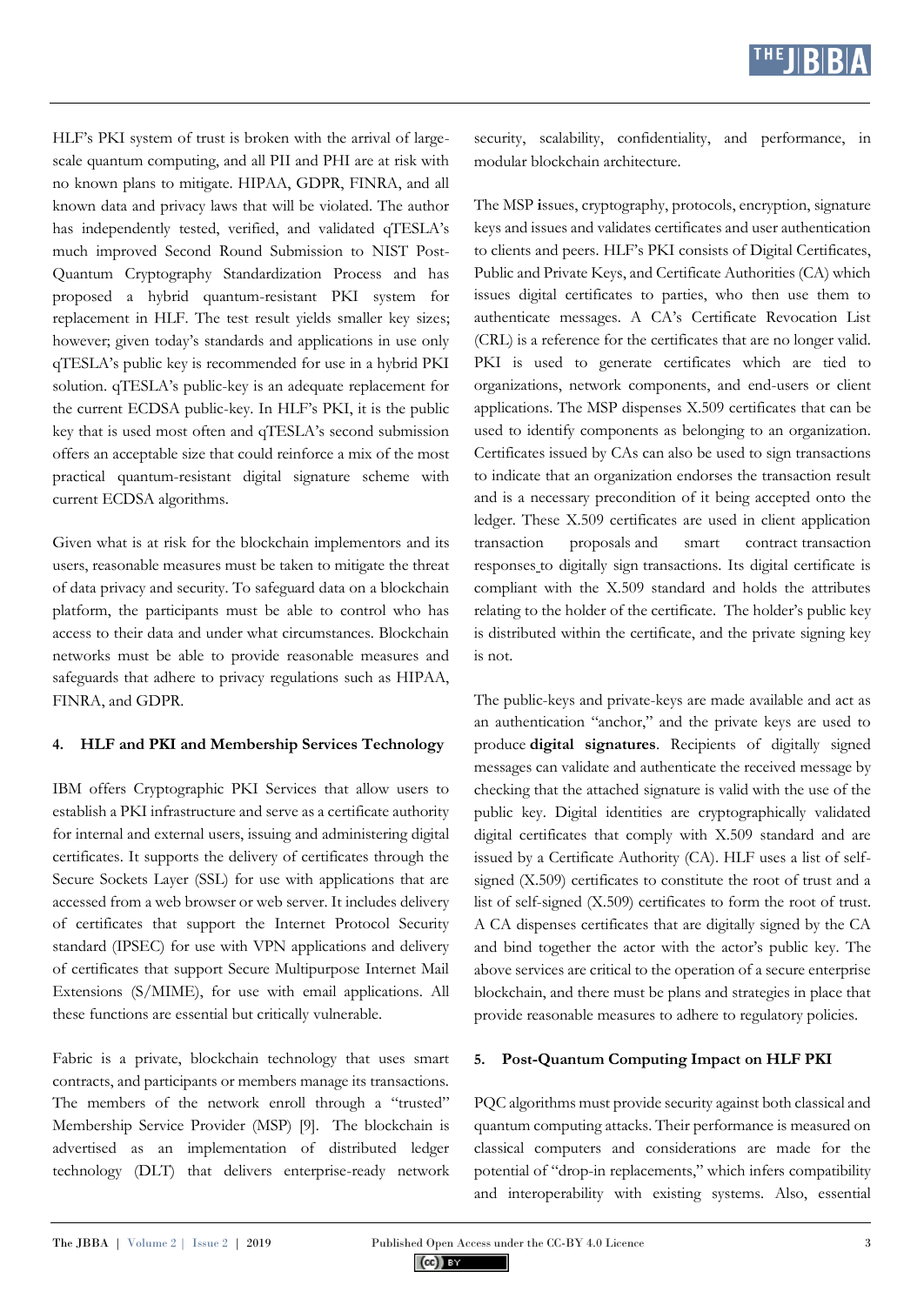

requirements must include resistance to side-channel attacks and misuse.

Cryptography in HLF is used in many applications where secure communication is needed. The primary use and role are signature generation, verification, and authentication where algorithms are used to establish confidentiality, integrity, and authenticity of messages sent during communication. Publickey cryptography is used where each participant has a private key and a public key. In a public-key signature cryptosystem, the signer has a private signing key that can be used to sign messages and must keep this key secure. The public key, which is visible to anyone, can be used to verify that the signature is authentic and, if the signature scheme is secure, then repudiation is achieved and only the signer could have generated the signature. PKIs are used to bind identities to the public keys, where Certificate Authorities (CAs) play an essential role. A CA is a commonly trusted party that uses digital signature algorithms to author certificates consist of a public key and information of its owner. The security of public-key cryptography and ultimately, the private key is based on cryptography that can no longer be considered safe because of the emerging quantum computing threat. HLF relies on a PKI, which is based upon Elliptic Curve Cryptography (ECC), and it is critically vulnerable to quantum computing [10]. Specifically, the cryptography that secures web browsers (TLS), certificates, software updates, virtual private networks (IPsec), secure email (S/MIME) and many other applications are no longer safe in the PQC era [11]. Reasonable blockchain enterprise cybersecurity measures require extensive planning and testing for transition and migration to post-quantum resistant cryptography.

It is unlikely that the current PQC algorithms under review will function "as is" and will require modifications such as hybrid quantum resistant-classical PKI systems. Hybrid systems will likely be the way forward in the near term, given the uncertainties and complexities of the current crop of PQC algorithms. Current cryptographic libraries will provide support for post-quantum digital signature algorithms in PKI but will require some modifications and testing in large-scale scenarios.

In this paper, the author investigates the use of hybrid digital signature schemes, specifically qTESLA. Much testing needs to be done in real-world scenarios involving digital signatures and PKI. Protecting against quantum attacks will require changes that designers and implementers will have to accommodate. Cryptographic primitives may need to be a replaced, and protocol-level modifications may be necessary to provide new primitives. It is a complex and lengthy undertaking to migrate to a new quantum-resistant PKI. Other issues such as constrained devices, compatibility, performance characteristics, and Internet of Things (IoT) must also be considered. Currently, HLF uses the Elliptic Curve Digital Signature Algorithm, which is used for many functions such as digital signatures and TLS protocol handshakes.

### **6. Elliptic Curve Cryptography in HLF**

Elliptic curve cryptography is a class of public-key cryptosystem which assumes that finding the elliptic curve discrete algorithm is not possible in a "reasonable" amount of time. Public key cryptography does not require any shared secret between the communicating parties. The security of elliptic curve or asymmetric cryptographic schemes relies on the believed hardness of solving "hard problems," such as integer factorization and the computation of discrete logarithms in finite fields or groups of points on an elliptic curve. The ECDSA algorithm relies critically on generating a random private key used for signing messages and a corresponding public key used for checking the signature. The bit security of this algorithm depends on the ability to compute a point multiplication and the inability to calculate the multiplicand given the original and product points. Decades ago, these were "hard problems," due to several factors such as the current state of computing power, and the time it would take for a classical computer to solve these problems. Other factors come into play, such as the length of cryptanalysis and the lack of known techniques that ensured the problems remained hard. However, the technology of computing power, cryptanalysis, and sidechannel analysis always threaten the existing cryptographic standards given enough time. It can be noted that many realworld cryptographic vulnerabilities do not stem from solely a weakness in the underlying algorithms, but often from implementation flaws such as side-channel attacks, errors in software or code design flaws. An example is the vulnerabilities ECDSA signature implementation, is the property of weak randomness used during signature generation, which can compromise the long-term signing key.

The HLF CA provides features such as, registration of identities, or connects to Lightweight Directory Access Protocol (LDAP) as the user registry, issuance of Enrollment Certificates (ECerts), certificate renewal and revocation. HLF's ECDSA offers the following key size options: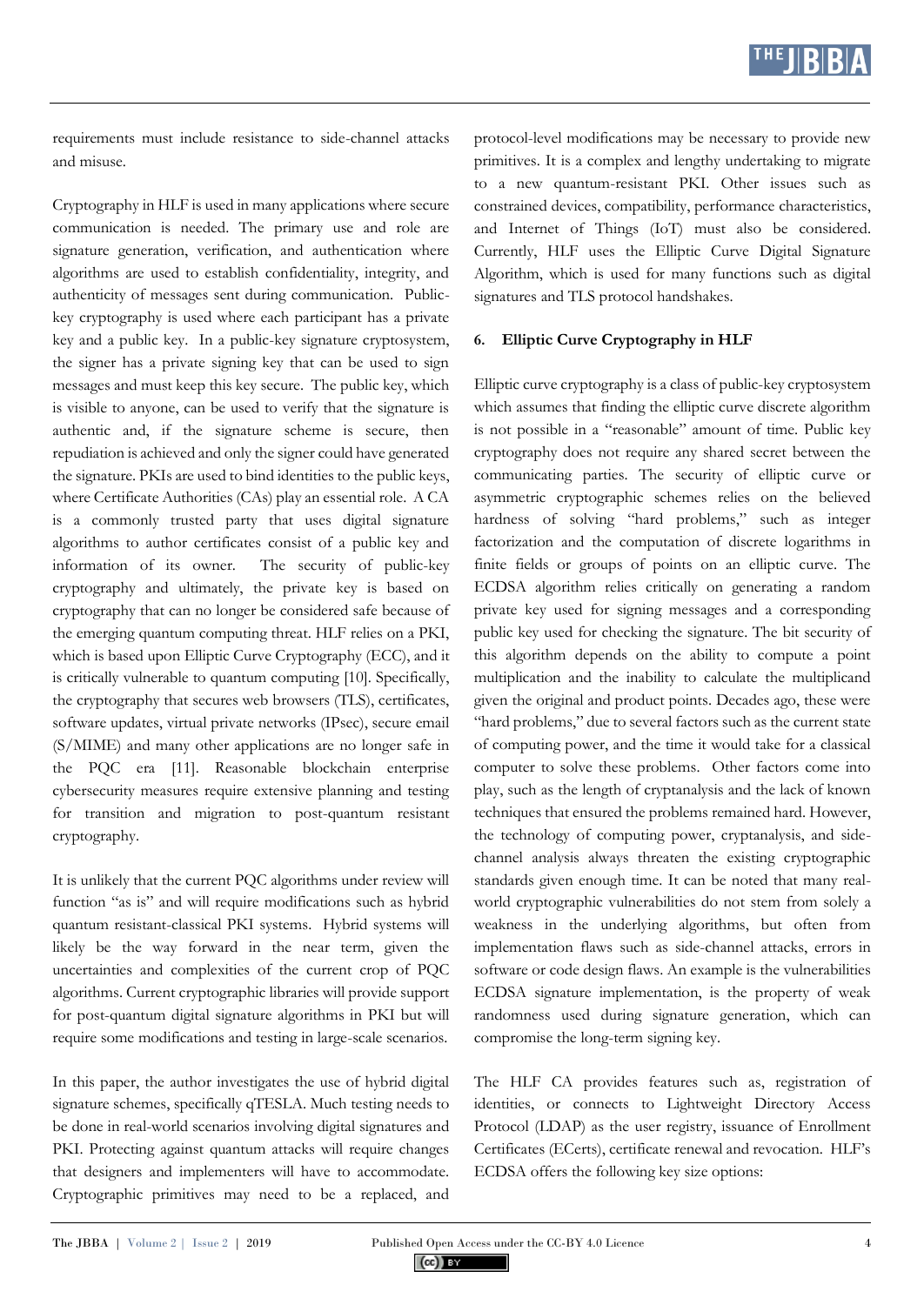| <b>Size</b> | <b>ASN1 OID</b> | Signature Algorithm |
|-------------|-----------------|---------------------|
| 256         | prime256v1      | ecdsa-with-SHA256   |
| 384         | secp384r1       | ecdsa-with-SHA384   |
| 521         | secp521r1       | ecdsa-with-SHA512   |

Table 1. Algorithms used to generate X.509 certificates and keys are not secure [12]

The approved security strengths for U.S. federal applications are 128, 192, and 256 bits. Note that a security strength of fewer than 128 bits is no longer approved because quantum algorithms reduce the bit security to 64 bits (see table 2). NIST Special Publication 800-57 Part 1 Revision 4: Recommended for Key Management, as shown in Table 2 [13]. Table 2 shows that Rivest, Shamir, and Adleman (RSA) and ECC based PKI have zero bits of security and AES requires larger keys. This table illustrates the vulnerability and single point failure, of the fully trusted CA and X509 standard based on ECC. The quantum computing threat collapses the RSA, ECC, and HLF's PKI.

Table 2. Comparison of conventional and quantum security levels of typical ciphers [14]

|                | Algorithm Key Length | Effective Key Strength / Security Level |                  |  |  |
|----------------|----------------------|-----------------------------------------|------------------|--|--|
|                |                      | Conventional                            | Quantum          |  |  |
|                |                      | Computing                               | Computing        |  |  |
| RSA-1024       | $1024 \text{ bits}$  | 80 bits                                 | $0 \text{ bits}$ |  |  |
| RSA-2048       | $2048$ bits          | 112 bits                                | $0 \text{ bits}$ |  |  |
| ECC-256        | 256 bits             | 128 bits                                | $0 \text{ bits}$ |  |  |
| <b>ECC-384</b> | 384 bits             | 256 bits                                | $0 \text{ bits}$ |  |  |
| AES-128        | 128 bits             | 128 bits                                | 64 bits          |  |  |
| AES-256        | 256 bits             | 256 bits                                | 128 bits         |  |  |

## **7. Evaluation of qTESLA's Second Round Submission to NIST**

The National Institute of Standards and Technology (NIST) is in the process of selecting one or more public-key cryptographic algorithms through a public competition-like process. The new public-key cryptography standards will specify one or more additional digital signature, public-key encryption algorithms. It is intended that these algorithms will be capable of protecting sensitive information well into the foreseeable future, including after the advent of quantum computers. The author tracked with NIST in identifying three broad aspects of evaluation criteria that would be used to compare candidate algorithms throughout the NIST PQC Standardization Process. The three elements are 1) security, 2) cost and performance, and 3)

algorithm and implementation characteristics. Security is the most crucial factor when evaluating candidate post-quantum algorithms. Cost as the second-most important criterion when assessing candidate algorithms. In this case, cost includes computational efficiency and memory requirements. After security, the performance was the next most important criterion in selecting the second-round candidates [3].

qTESLA is a lattice-based signature scheme which uses the assumption that RLWE distributions are indistinguishable from random. The public key in qTESLA is, roughly speaking, a sample of an RLWE distribution. The signer keeps secret information about this sample and uses that information along with a hash function to produce signatures. Signature verification involves some simple arithmetic within the chosen ring, and then the recomputation of a hash function. qTESLA has reasonably good performance parameters that are comparable to the other lattice-based signature schemes. The submitters of qTESLA have claimed a tight security proof for the schemes in the quantum random oracle model. It was noticed that a bug in the security proof requires an adjustment of the parameters (which reduces the efficiency of the scheme). Furthermore, the security argument assumes (among other things) conjecture about the distribution of random elements in the ring. Considering that the conjecture does do not seem to fit the form of a typical security assumption, and more analysis will need to be conducted in the second round.

This section, tests, evaluates and analyzes qTESLA's secondround submission modifications in the lattice-based digital signature scheme category to NIST's post-quantum standardization project. This second-round submission is based on the hardness of the decisional Ring Learning With Errors (R- LWE) problem. qTESLA utilizes two approaches for parameter generation that includes heuristic and provablysecure. The heuristic approach is optimized for efficiency and key size, and the provably- secure is targeted to highly sensitive or classified transactions. A new feature added in the secondround submission is a key compression technique that produces a noticeable reduction in the public key size. The vendor refers to this technique as "public key splitting," and is significant because it is the public key that is used most often in typical transactions. qTESLA has submitted twelve parameter sets targeting various security levels. However, this work focuses on submissions that include public-key reduction and the most efficient submissions as the most practical hybrid (classical and quantum-resistant) PKI near-term algorithm solution [14].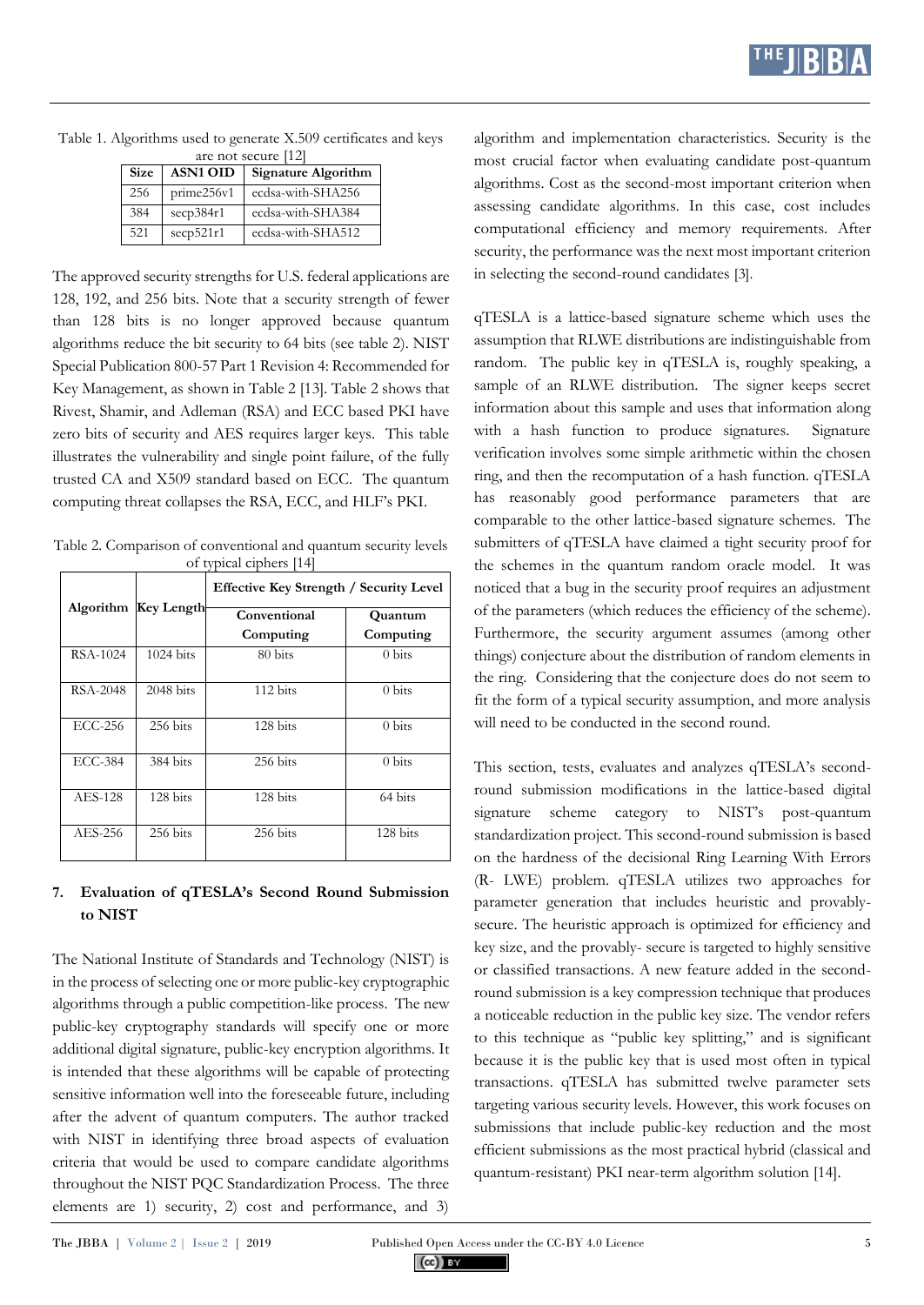

#### **8. Basic signature scheme**

Informal descriptions of the algorithms that give rise to the signature scheme qTESLA are shown in Algorithms 1, 2, and 3. These algorithms require two basic terms, namely, B-short and well-rounded, which are defined below.

Let  $q$ ,  $L_E$ ,  $L_S$ ,  $E$ ,  $S$ ,  $B$ , and  $d$  be system parameters that denote the modulus, the bound constant for error polynomials, the bound constant for the secret polynomial, two rejection bounds used during signing and verification that are related to *L<sup>E</sup>* and *L<sup>S</sup>* , the bound for the random polynomial at signing, and the rounding value, respectively. An integer polynomial *y* is B-short if each coefficient is at most *B* in absolute value. An integer polynomial *w* well-rounded if *w* is  $\left(\frac{1}{q}\right)^2 - E$ )-short and  $\left[\frac{w}{L}\right]$  is (2*d*−<sup>1</sup> − *E*)-short.

In Algorithms 1-3, the hash oracle  $H(·)$  maps to  $H$ , where  $H$ denotes the set of polynomials  $c \in \mathbb{R}$  with coefficients in  $\{-1,$ 0*,* 1} with exactly *h* nonzero entries.

Algorithm 2 is described as a non-deterministic algorithm. This property implies that different randomness is required for each signature. This design feature is proposed as added to prevent some implementation attacks and protect against some fault attacks [13].

**Algorithm 1** Informal description of the key generation

#### **Require:** -

**Ensure:** Secret key  $sk = (s, e_1, ..., e_k, a_1, ..., a_k)$ , and public key  $pk$ = (*a*1*, ..., ak, t*1*, ..., tk*)

- $a_1, ..., a_k \leftarrow R_q$  ring elements.
- Choose *s* ∈ R with entries from D*σ*. Repeat step if the *h*  largest entries of *s* sum to at least *L<sup>S</sup>* .
- For  $i = 1, ..., k$ : Choose  $e_i \in \mathbb{R}$  with entries from  $D_{\sigma}$ . Repeat step at iteration *i* if the *h* largest entries of *e<sup>i</sup>* sum to at least *LE*.
- For  $i = 1, ..., k$ : Compute  $t_i \leftarrow a_i s + e_i \in R_a$ .
- Return  $sk = (s, e_1, ..., e_k, a_1, ..., a_k)$  and  $pk = (a_1, ..., a_k, t_1, ..., t_k)$ *tk*)

**Algorithm 2** Informal description of the signature generation

**Require:** Message *m*, secret key  $sk = (s, e_1, ..., e_k, a_1, ..., a_k)$ 

#### **Ensure:** Signature (*z, c*)

- Choose *y* uniformly at random among *B*-short polynomials in R*q*.
- $c \leftarrow H([a_1y]M, ..., [a_ky]M, m).$
- Compute  $z \leftarrow y + sx$ .
- If  $\gamma$  is not ( $B S$ )-short then retry at step 1.
- For  $i = 1, ..., k$ : If  $a_i y e_i c$  is not well-rounded then retry at step 1.
- Return (*z, c*).

**Algorithm 3** Informal description of the signature verification

**Require:** Message *m*, public key  $pk = (a_1, ..., a_k, t_1, ..., t_k)$ , and signature (*z, c*)

Ensure: "accept" or "reject" signature

- If  $\gamma$  is not ( $B S$ )-short then return reject.
- For  $i = 1, ..., k$ : Compute  $w_i \leftarrow a_i z t_i c \in R_q$ .
- If  $c$  /= H( $[w_1|M, ..., [w_k|M, m)$  then return reject.
- Return accept.

#### **9. New features**

qTESLA utilizes two approaches for parameter generation, the first approach, referred to as "heuristic qTESLA," follows a heuristic parameter generation and the second approach, referred to as "provably secure qTESLA," follows a provably secure parameter generation according to existing security reductions. New in this submission is mitigation steps to address the implementation attacks as research shows the vulnerabilities of lattice-based signature schemes such as qTESLA [16]. The second and third new feature is the AVX2 optimized implementations for the parameter sets qTESLA-I, qTESLA-III, and qTESLA-V, and their variants with smaller public keys, called "public key splitting," for qTESLA-I-s, qTESLA-III-s, and qTESLA-V-s respectively. qTESLA's AVX2-optimized implementations submission included an Intel Advanced Vector Extensions 2 (AVX2) submission which significantly improved performance. The author performed experiments with qTESLA's AVX2 optimized implementation, and the results are included in this paper. The public key splitting submission is a variant that addresses public key size, which is significant because the public key size is regarded as more important than the secret key size because the former needs to be transmitted more frequently [14].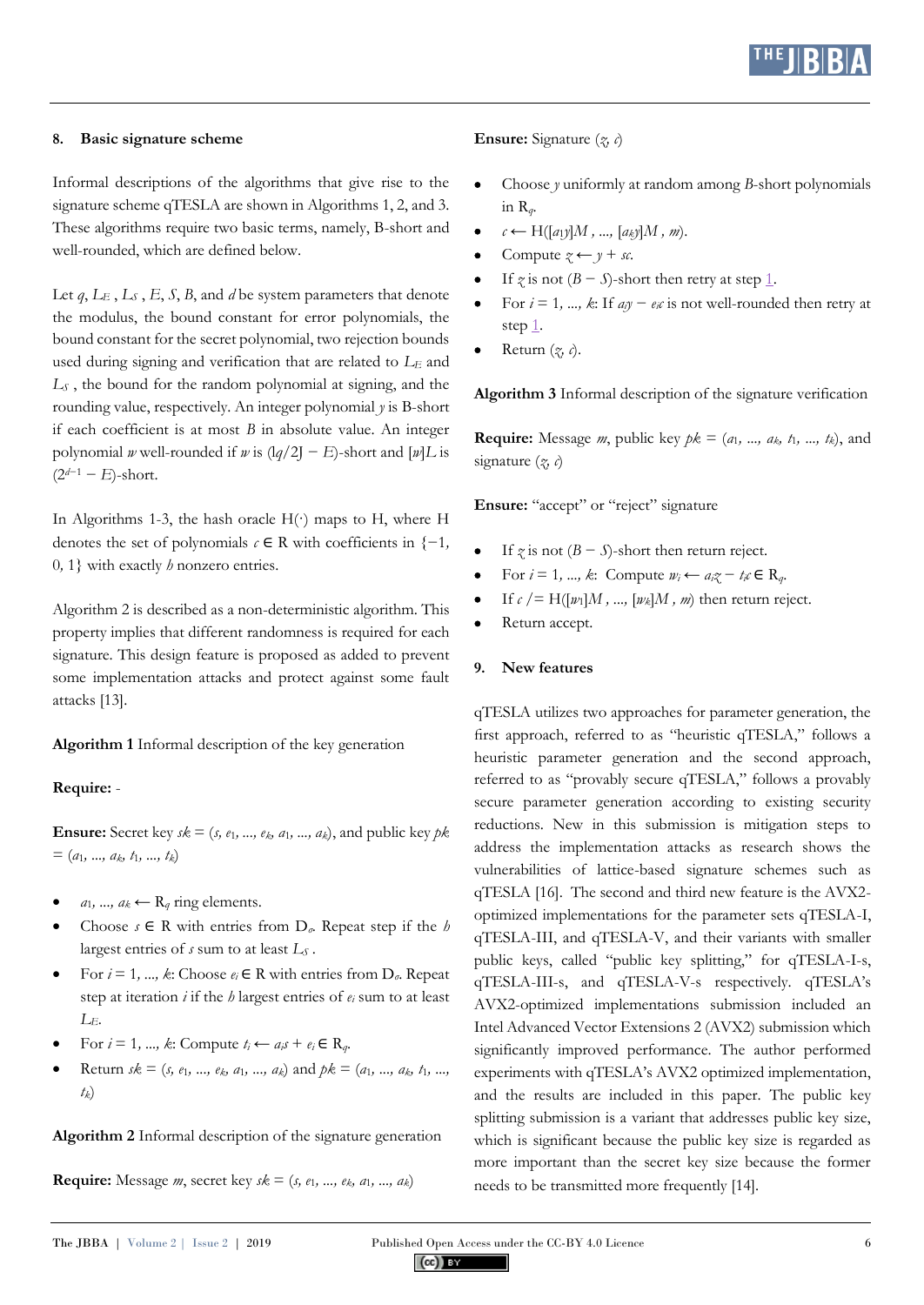

#### **10. Mitigation of implementation attacks**

Side-channel cryptanalysis considers attackers trying to take advantage of the physical interactions of cryptographic devices to achieve recovery of the secret key. In some cases, computational faults are intentionally inserted to obtain faulty values for the key recovery. Fault injections or attacks are also used to obtain information leakage under the faulty environment. These implementations-specific attacks are more efficient than the best-known cryptanalytic attacks. They are therefore generally more powerful than classical cryptanalysis and are a serious class of attacks that must be addressed. These attacks exploit timing or power consumption, electromagnetic emanation, that is correlated to some secret information during the execution of a cryptographic scheme and protection against this attack is a minimum-security requirement for standardized cryptographic implementation. qTESLA attempts to address the exploit timing leakage, power consumption, electromagnetic emanation, and cache attacks by adding constant-time execution to secure against side-channel analysis. qTESLA 's approach indicates that it is in every signing operation, it injects "fresh randomness," that will make it resilient to a catastrophic failure of the Random Number Generator (RNG) protecting against fault analysis attacks [14]. The verification and validity of the previous statements are not in the scope of this paper and will most likely require more independent tests and analysis.

## **11. Performance of second-round qTESLA algorithms analysis**

To evaluate the performance of the provided implementations written in portable C, the author ran benchmarking suite on one machine powered by an Intel® Core<sup>TM</sup> i7-6500 CPU @ 2.50 GHz x 4 (Skylake) processor, 16 GB of RAM, 500 GB hard drive, GNOME:3.28.2, running Ubuntu 18.04.2 LTS. For compilation, GCC version 7.3.0 was used in all tests. The vendor proposed twelve parameter sets which were derived according to two approaches (i) following a "heuristic" parameter generation, and (ii) following a "provably-secure" parameter generation according to a security reduction. The proposed parameter sets are displayed in Table 3, together with their targeted security category.

The results for the optimized implementations are summarized in Tables 4, and 5, respectively. The results for AVX2 implementations are given in Tables 6, and 7, respectively. Additionally, the reference implementations are summarized in Tables 8, and 9, respectively. Results for the median and average

| Heuristic       | Provably secure | Security category |
|-----------------|-----------------|-------------------|
| qTESLA-I,       | $q$ TESLA-p-I   | NIST's category 1 |
| qTESLA-I-s      |                 |                   |
| qTESLA-II,      |                 | NIST's category 2 |
| $q$ TESLA-II-s  |                 |                   |
| qTESLA-III,     | $qTESLA-p-III$  | NIST's category 3 |
| qTESLA-III-s    |                 |                   |
| qTESLA-V,       |                 | NIST's category 5 |
| $qTESLA-V-s$    |                 |                   |
| qTESLA-V-size,  |                 | NIST's category 5 |
| qTESLA-V-size-s |                 |                   |

Table 3. Parameter sets and their targeted security [14]

Table 4. Second Round Optimized Implementation tests for 5000 iterations.

| Scheme    | keygen    | sign     | verify  | total<br>$(sign +$<br>verify) |
|-----------|-----------|----------|---------|-------------------------------|
| qTESLA-   | 4410.7    | 931.7    | 232.8   | 1164.5                        |
| П         | (4963.6)  | (1226.1) | (236.5) | (1462.6)                      |
| qTESLA-   | 4004.0    | 981.5    | 232.7   | 1214.2                        |
| $II-s$    | (4818.7)  | (1281.4) | (235.1) | (1516.5)                      |
| qTESLA-   | 17177.0   | 2161.4   | 511.6   | 2673.0                        |
| V-size    | (20416.5) | (2812.1) | (514.2) | (3326.3)                      |
| qTesla-V- | 17201.1   | 2341.4   | 516.8   | 2858.2                        |
| size-s    | (20340.2) | (2972.4) | (523.1) | (3495.5)                      |

Table 5. Second Round Optimized Implementation Key Sizes in  $D_{n+1}$ 

| Scheme          | DVICS<br><b>Public Key</b> | <b>Secret Key</b> | Signature |
|-----------------|----------------------------|-------------------|-----------|
| qTESLA-II       | 2336                       | 931.7             | 232.8     |
| $qTESLA-II-s$   | 800                        | 3136              | 2432      |
| qTESLA-V-size   | 5024                       | 3520              | 4640      |
| qTesla-V-size-s | 1952                       | 6592              | 5216      |

| Table 6. Second Round AVX2 Implementation |  |
|-------------------------------------------|--|
|-------------------------------------------|--|

|             |           |         |         | total     |
|-------------|-----------|---------|---------|-----------|
| Scheme      | keygen    | sign    | verify  | $(sign +$ |
|             |           |         |         | verify)   |
| qTESLA-I    | 903.2     | 206.4   | 55.1    | 261.5     |
|             | (940.9)   | (268.2) | (55.8)  | (324)     |
| qTesla-I-s  | 928.5     | 214.9   | 54.8    | 269.7     |
|             | (952.4)   | (276.6) | (55.9)  | (332.2)   |
| qTESLA-III  | 2373.5    | 273.5   | 110.4   | 383.9     |
|             | (2677.0)  | (343.5) | (111.3) | (454.8)   |
| qTESLA-III- | 2366.8    | 291.4   | 110.0   | 401.4     |
| S           | (2713.6)  | (374.2) | (112.4) | (486.6)   |
| qTESLA-V    | 12577.2   | 734.1   | 254.9   | 989.0     |
|             | (14472.8) | (951.3) | (256.0) | (1207.3)  |

815.3

256.1

 $(cc)$  BY

<u>as a series of the series of the series of the series of the series of the series of the series of the series of the series of the series of the series of the series of the series of the series of the series of the series</u>

1071*.*4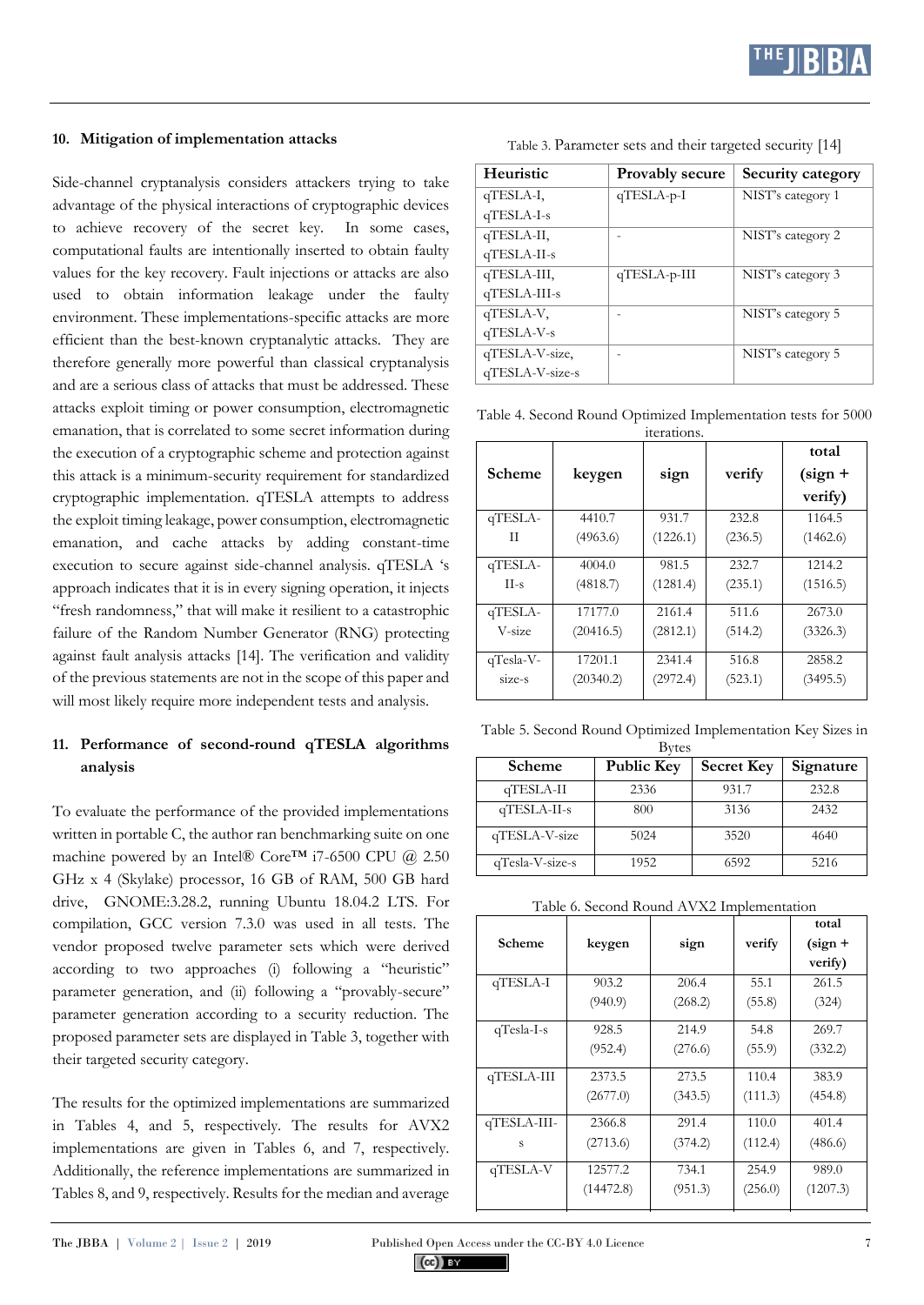| Scheme       | <b>Public Key</b> | <b>Secret Key</b> | Signature |
|--------------|-------------------|-------------------|-----------|
| qTESLA-I     | 1504              | 1216              | 1376      |
| $qTesla-I-s$ | 480               | 2240              | 1568      |
| qTESLA-III   | 3104              | 2368              | 2848      |
| qTESLA-III-s | 1056              | 4416              | 3232      |
| qTESLA-V     | 6432              | 4672              | 5920      |
| $qTesla-V-s$ | 1952              | 6592              | 5216      |

Table 7. Second Round AVX2 Implementation Key Sizes in Bytes

| Table 8. Second Round Reference Implementation |  |
|------------------------------------------------|--|
|------------------------------------------------|--|

| Scheme    | keygen    | sign     | verify  | total             |
|-----------|-----------|----------|---------|-------------------|
|           |           |          |         | $(sign + verify)$ |
| qTESLA-I  | 920.3     | 314.4    | 71.5    | 385.9             |
|           | (971.5)   | (425.6)  | (72.6)  | (498.2)           |
| qTESLA-I- | 926.4     | 334.2    | 73.3    | 481.7             |
| S         | (968.5)   | (438.1)  | (74.2)  | (512.3)           |
| qTESLA-p- | 4130.2    | 1990.4   | 561.2   | 2551.6            |
| Ι         | (4316.4)  | (2605.6) | (567.9) | (3173.5)          |
| qTESLA-II | 4466.0    | 1536.6   | 372.3   | 1908.9            |
|           | (5047.9)  | (2027.2) | (375.7) | (2402.9)          |
| qTESLA-   | 4452.1    | 1647.3   | 385.5   | 2032.8            |
| $II-s$    | (5047.0)  | (2213.9) | (386.5) | (2600.4)          |
| qTESLA-   | 2395.5    | 433.9    | 143.0   | 576.9             |
| Ш         | (2669.8)  | (580.0)  | (145.2) | (725.2)           |
| qTESLA-   | 2410.5    | 471.9    | 150.9   | 622.8             |
| $III-s$   | (2735.2)  | (610.8)  | (153.6) | (764.4)           |
| qTESLA-p- | 21043.7   | 5414.6   | 1517.4  | 6932.0            |
| Ш         | (21569.7) | (7247.6) | (1529.  | (8776.4)          |
|           |           |          | 4)      |                   |
| qTESLA-V  | 12224.6   | 1349.6   | 325.9   | 1675.5            |
|           | (14221.3) | (1775.1) | (329.1) | (2104.2)          |
| qTESLA-   | 12644.5   | 1439.4   | 335.4   | 1774.8            |
| $V-S$     | (14433.8) | (1856.3) | (336.8) | (2193.1)          |
| qTESLA-   | 17357.1   | 3653.8   | 825.2   | 4479.0            |
| V-size    | (20838.9) | (4769.2) | (830.5) | 5599.7            |
| qTESLA-   | 17859.4   | 3824.2   | 851.3   | 4675.5            |
| V-size-s  | (21204.1) | (5044.1) | (847.3) | (5891.4)          |

(in parenthesis) are rounded to the nearest 10<sup>2</sup> cycles. Signing is performed on a message of 59 bytes.

This work is a follow-on to qTESLA's NIST first-round submission, and the evaluation focuses on the "new" and improved features submitted in its second-round NIST submission. This second-round submission includes an expanded category of parameters in which the author examined the most practical based on performance improvements. The

| Scheme          | Public Key | Secret Key | Signature |
|-----------------|------------|------------|-----------|
| qTESLA-I        | 1504       | 1216       | 1376      |
| qTESLA-I-s      | 480        | 2240       | 1568      |
| $q$ TESLA-p-I   | 14880      | 5184       | 2592      |
| qTESLA-II       | 2336       | 1600       | 2144      |
| $qTESLA-II-s$   | 800        | 3136       | 2432      |
| qTESLA-III      | 3104       | 2368       | 2848      |
| $qTESLA-III-s$  | 1056       | 4416       | 3232      |
| qTESLA-V        | 6432       | 4672       | 5920      |
| qTESLA-V-s      | 2336       | 8768       | 6688      |
| qTESLA-V-size   | 5024       | 3520       | 4640      |
| qTesla-V-size-s | 1952       | 6592       | 5216      |

Table 9: Second Round Reference Implementation Key Sizes in Bytes.

most significant enhancements noted, is in the speed of key generation and the size of the public keys. Techniques, such as the AVX2 and Public key splitting, yields a dramatic improvement over the previous submissions. The public key splitting offers acceptable sizes for various NIST security category levels, While, these implementations are not provably secure as defined by NIST, meaning the algorithms may not be approved for top secret information and operations, however; they may prove useful for less critical data and processes.

## **12. Optimized implementations**

All comparisons are made about qTESLA's first-round NIST submission where possible, due to the fact there are new submissions and comparisons cannot be made. The optimized implementation for key sizes shows qTESLA-II vs. qTESLA-II-s shows 78.5% public-key reduction; however; there is an increase in the secret key and signature size of 236.5 % and 944.6 % respectively. Submissions for qTESLA-V-size vs. qTESLA-V-size-s shows 61.1 % public-key reduction, while there is an increase in the secret key and signature size of 87.2 % and 12.4 % respectively. (See Table 5).

## **12.1. AVX2 implementation**

The AVX2 implementation for key generation, signing, and verification is shown in Table 6 and is compared to the new AVX2 and public-key reduction. The tests show that there is a slight increase in key generation time, signature and verification time for all categories of submission when using the public-key reduction techniques, however; these improvements are dramatic compared to the respective timing in all categories in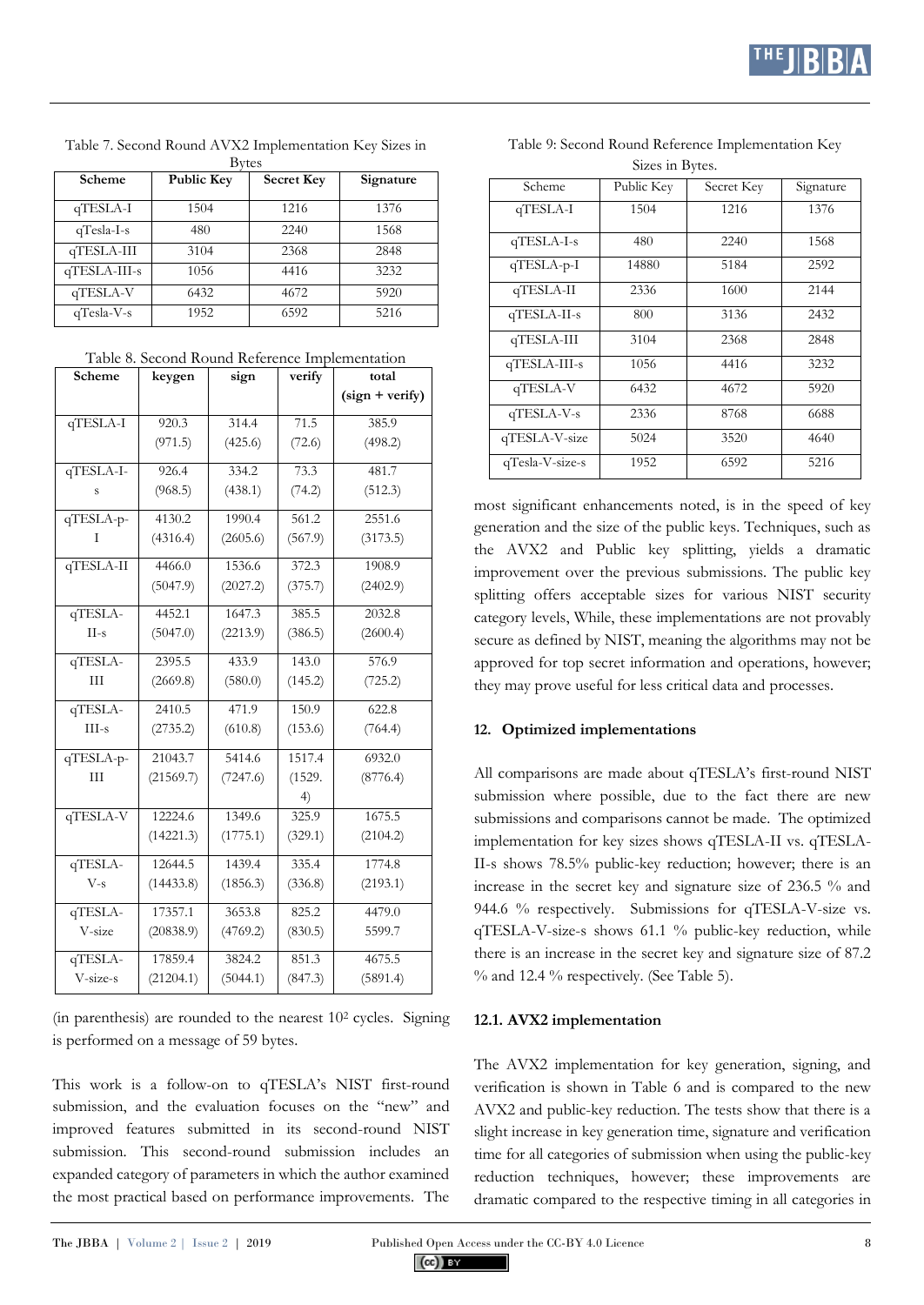

qTESLA's first submission [2]. (See Table 6). The AVX2 implementation for key sizes shows qTESLA-I vs. qTESLA-Is shows 68.1 % public-key reduction; however; there is an increase in the secret key and signature size of 84.2 % and 13.9 % respectively. Submissions for qTESLA-III vs. qTESLA-IIIs shows 65.9 % public-key reduction, while there is an increase in the secret key and signature size of 86.5 % and 13.4 % respectively. Finally, in this category, qTESLA-V vs. qTESLA-V-s shows 69.6 % public-key reduction, while there is an increase in the secret key and signature size of 86.5 % and 41.0 % respectively, See Table 7.

#### **12.2. Reference implementation**

The last category examined is Reference implementation, which has 12 parameters. Since many of these parameters are new, direct comparison to the previous submission cannot be made. However; the author notes overall, there is a significant reduction in key generation, signing, and verification times compared to the first-round submission. The following is a comparison of the first-round submission to the second-round submission. For example, for key generation, signing, and verification CPU cycles qTESLA-I reduced key generation cycle time by 26.4 % but increased 5.7 % signing, decreased 12.1 % verification respectively. qTESLA-p-I showed key generation cycle reduction of 23.0 %, but the 152 % increase in signing, an increase of 34.1 % verification. qTESLA-p-III showed a decrease of 16.3 % key generation, but increase signing 71.6 %, and a reduction of 28.3 % verification time (See Table 8 and [2]). The test results of the Reference implementation key sizes in bytes are in Table 9. The following observations can be made from a comparison of the first-round submission with the second-round submission; The most dramatic improvement comes with the public key splitting function, while test results show there is a corresponding increase in secret key size and signature. For example, for the public key of qTESLA-I-s vs. qTESLA-I decreased by 68.0%, but the secret key increased by 84.2 %, and the signature increased by 13.9 %. qTESLA-III-s vs. qTESLA-III show a reduction of 65.9 %, but an increase in the secret key size of 86.4 %, and an increase in the signature size by 13.4 %. Please see Table 9 for further comparisons.

#### **13. Recommendations for Blockchain Implementors**

HLF implementors should develop and provide a strategy or roadmap for maintaining the confidentiality, integrity, and availability of private keys and stringent cybersecurity controls to combat the quantum computing threat. Also, implementers should review their current cryptographic standards to make sure they are up to date, and that infrastructure and support exist to update when new NIST standards become available rapidly. Immediate work should begin to test and benchmark the most promising PQC candidates that could be integrated into its blockchain with interoperability and compatibility in mind. The X.509v3 standard allows for algorithm flexibility in that the Object Identifier (OID) defines the formats of public keys. Adding a new cipher OID is needed to extend X.509, but what is also required is for software will be able to comprehend and process the new OID. Currently, there are no known CAs issuing certificates for quantum-safe public keys exist, and no CAs is signing their certificates with a quantum-safe signature algorithm.

Strong blockchain network security requires the roles and responsibilities of each type of participant to be clearly defined and enforced following regulatory guidelines. It is essential to qualify, quantify, and document cybersecurity risks posed by each type of participant. It is also essential to anticipate and understand the security consequences of participants leaving and entering the network over time. Blockchain developers should anticipate and understand these threats resulting before committing regulated data to the blockchain. There should be plans for penetration testing that are similar to traditional networks using various attack scenarios and vectors, document the development process and obtain independent audits of the design and development process.

Therefore, there is an urgent requirement to develop and deploy plans to accommodate the most practical hybrid PQC algorithms that are working towards global standardization. The successful transition and migration to PQC will require significant time and effort given the complexities involved. Further, researchers should examine hybrid solutions where both classical cryptography algorithms and PQC algorithms working together to mitigate the uncertainties in the pace and development of quantum computers and the reliability of candidate PQC under the global standards community.

## **13.1. Recommendations for Healthcare and GDPR Covered Entities**

HLF and other permissioned blockchains present unique opportunities and vulnerabilities in managing cybersecurity risks. As the healthcare industry, financial services, and GDPR covered industry begin to experiment with and commit to pilots, these entities need to understand that the risks are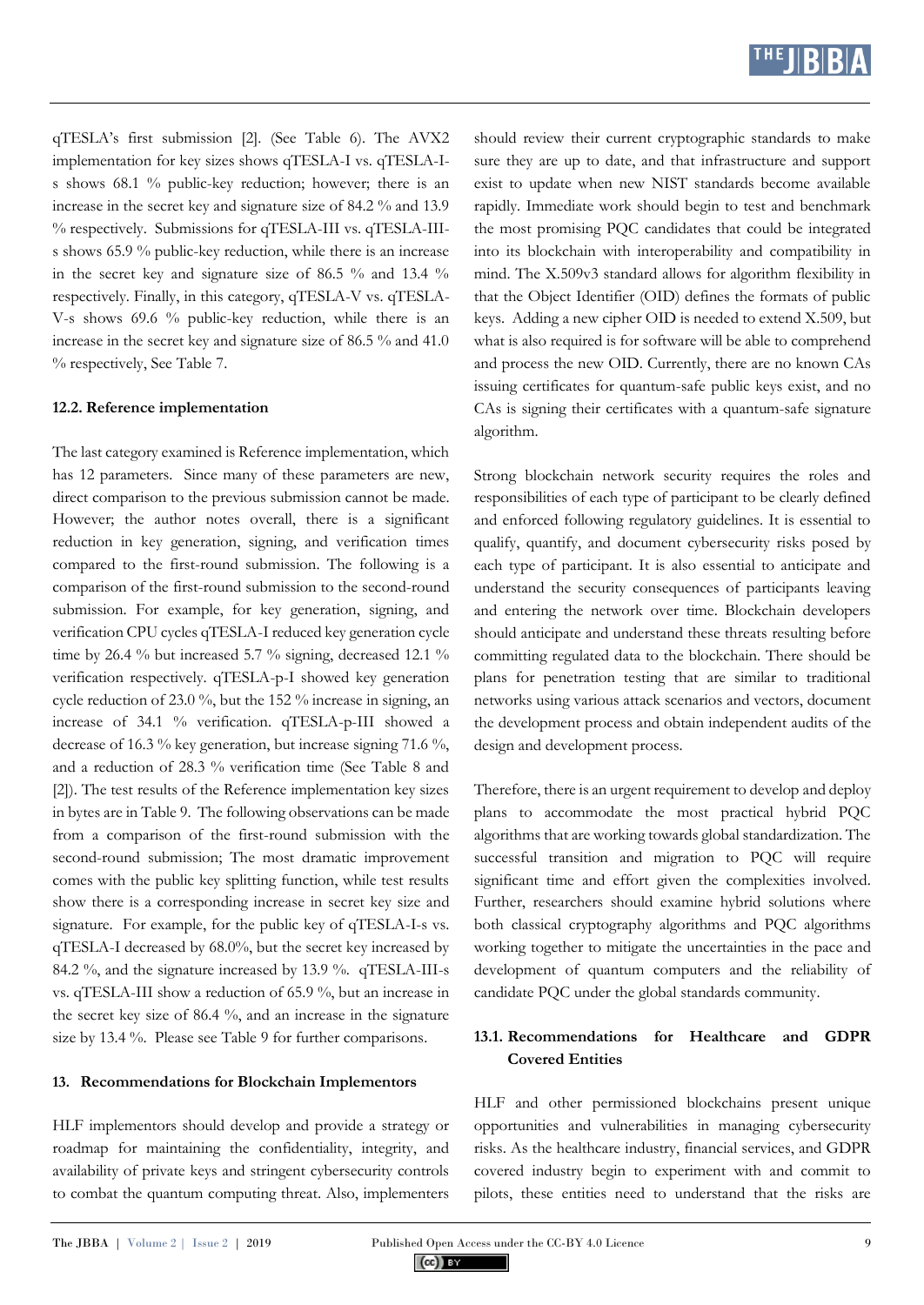

appropriately identified, and this is a risk management plan. This risk management plan is required for regulated data, and there must be one for enterprise blockchains. Therefore, beyond the hype of any new technology, a thorough cybersecurity program remains vital, and all parties need to conduct due diligence to protecting the network and participating organizations from cyber threats. Also, the participation of multiple entities, each with their on-ramps into the enterprise blockchain, is a potential source of vulnerability.

Ask blockchain vendors about their quantum-safe features to protect data that is under regulatory guidance

- Query software-as-a-service or third-party platform providers about their embedded cryptographic methods and plans for an ecosystem-level solution to protect organizations and maintain contractual obligations.
- Determine how to implement best the GDPR principle of "the right to be forgotten."
- What is the ability to detect, correct fraudulent, malicious, or erroneous records?
- It is unclear which organization will be considered as the data controller and processor within the Fabric and enterprise blockchains, especially when they cross international borders.
- Create new quantum-proof policies, methods, and procedures aligned to use cases/requirements. Update asset inventory with newly implemented cryptographic details.

Healthcare, GDPR, and financial entities must not think that there are no risks associated with blockchain enterprise blockchain networks and must ask for documented risk management strategies to protect regulated data. As the HLF blockchain ecosystem becomes more diverse and grows in popularity, vendors, users, and implementors must be aware of possible cyber-attack. While blockchains offer unique structures and provide cybersecurity capabilities that are not present in today's networks, reasonable measures must be taken. The cybersecurity risk must be evaluated, documented, and its implications considered when regulated, businesses policymakers, and institutions commit protected data to any enterprise blockchain.

#### **14. Conclusions and Future Work**

This work has shown that HLF, enterprise blockchains, and current global PKI that relies on the PKI X.509 standard to ensure secure communication between various network

participants are utterly vulnerable to the quantum computing threat. Falsified certificates destroy the trust, integrity, confidentiality, and non-repudiation in the entire blockchain and can have enormous consequences if measurements are not taken. It has been shown that quantum computers break ECC on which PKI depends and therefore exposes its implementers and users to potentially massive fines for non-compliance and security incidents with GDPR, FINRA and HIPAA laws. Enterprise Blockchains such as HLF are being adopted in many industries that have regulatory controls over the data. For example; GDPR regulates European Union citizens' data with the potential of massive fines irrespective of the location or headquarters of the blockchain implementation location. Financial and PII data privacy and information is becoming more heavily regulated, especially on Wall Street and in the state of New York and California. In the United States, healthcare data privacy is a significant issue with the increase in cyberattacks, and the resulting lawsuits, fines, and penalties levied on violators.

The author argues that blockchain technology has the potential to address the documented issues of legacy health and financial information technology systems, such as interoperability, data access, speed, and privacy and the ability to adapt to changing programs. However; out-of-date cryptographic standards will be broken and will not forestall any adversaries from breaking their encryption and gaining access to highly regulated data and information. Development and deployment plans need to be developed to accommodate the most practical hybrid PQC algorithms that are working towards global standardization. Also, blockchain cybersecurity policy is required to govern acceptable use and should include standards, procedures, and guidelines.

Cybersecurity should begin with an assessment that includes current security policies, identification of objectives, review of requirements, and determination of existing vulnerabilities. It is imperative to begin the development of "Policy Recommendations for Enterprise Blockchains" because covered entities must know that placing their data on permissioned blockchains does not and cannot negate risks and obligations. All must understand the risks before committing regulated data, because it is required, and it is also prudent in protecting PHI, PII, GDPR, and FINRA regulated data and information. An evidence-based approach is needed to mitigate and adhere to cybersecurity regulation. All aspects must be considered such as geographic boundaries, jurisdictions and a